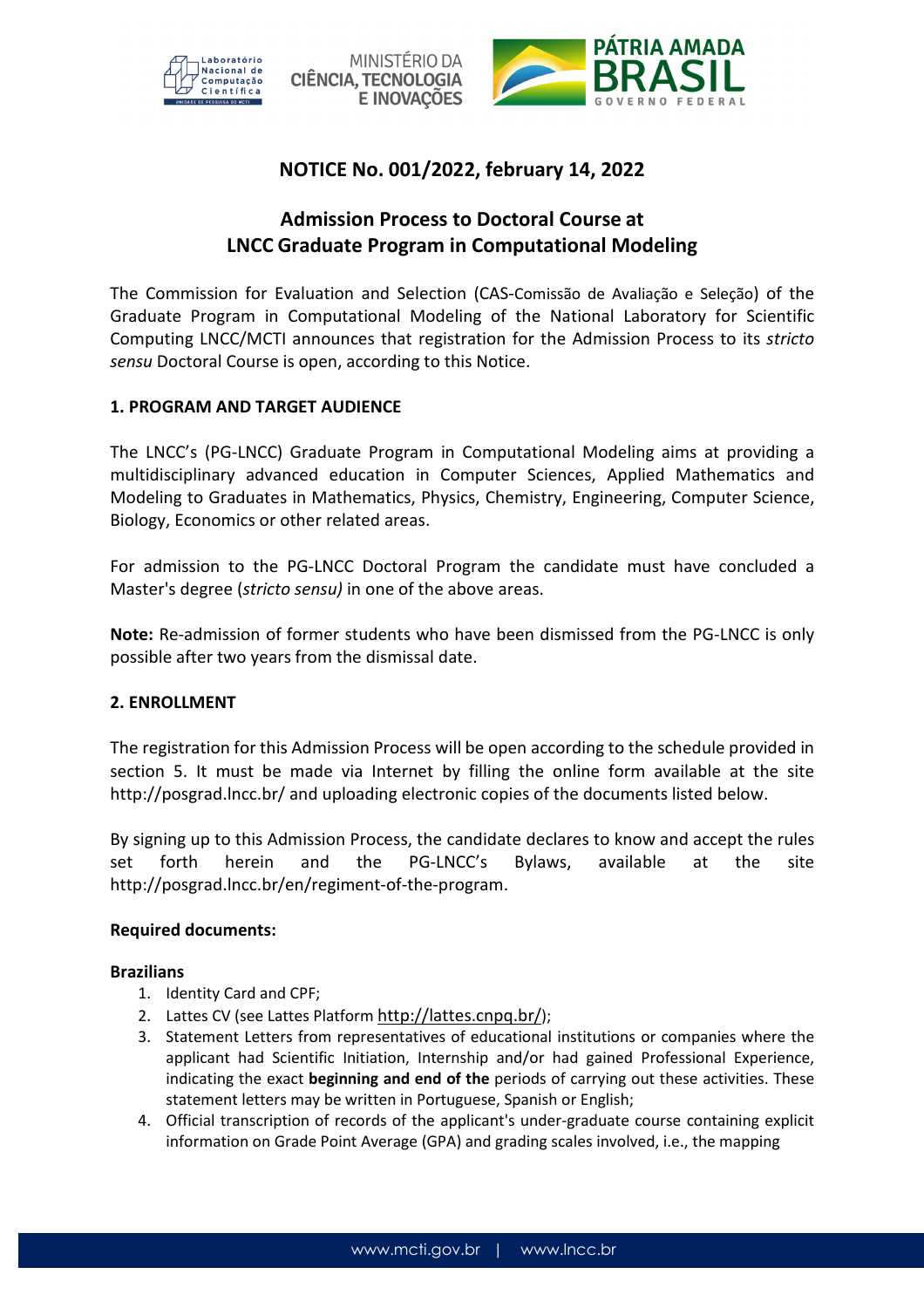





from letter grades to a numerical scale, where applicable. **Lack of explicit information on the GPA will imply ignoring it in the N1 score (see section 3).** 

- **5.** Official transcription of records of the applicant's Master course, containing explicit information on the GPA and the grading scale involved, i.e., the mapping from the letter grades to a numerical scale, if applicable. **Lack of the GPA information will hinder the N1 score (see section 3).**
- 6. Undergraduate diploma (it can be substituted by a declaration of conclusion);
- 7. Master degree diploma or alternatively a letter from the administration representative of the graduation institution attesting that the candidate is a Master's graduate student and stating the expected graduation date;
- 8. Letter of Intentions explaining candidate's previous experiences in the areas of this Public Edict (Section 1), his(her) motivation and area(s) of interest to enter the PG/LNCC (maximum one page);
- 9. Additional documents **(single file)** according to Appendix I.
- 10. Spreadsheet available in Appendix II, which should be filled in, according to the rules defined in Appendix I.

### **Foreigners**

- 1. Passport
- 2. Curriculum Vitae;
- 3. Letters from representatives of educational institutions or companies where the applicant had Scientific Initiation, Internship and had gained Professional Experience, with descriptions of the developed activities and information on **their start and end dates**;
- 4. Official transcription of records of the applicant's under-graduate course containing explicit information on Grade Point Average (GPA) and grading scales involved, i.e., the mapping from letter grades to a numerical scale, where applicable. **Lack of explicit information on the GPA will imply ignoring it in the N1 score (see section 3).**
- 5. Official transcription of records of the applicant's Master course, containing explicit information on the GPA and the grading scale involved, i.e., the mapping from the letter grades to a numerical scale, if applicable. **Lack of the GPA information will hinder the N1 score (see section 3).**
- 6. Undergraduate diploma (it can be substituted by a declaration of conclusion);
- 7. Master degree diploma or, alternatively, a letter from an administration representative of the graduation institution attesting that the candidate is a Master's graduate student and stating the expected graduation date;
- 8. Letter of Intentions explaining candidate's previous experiences in the areas of this Public Edict (Section 1), his(her) motivation and area(s) of interest to enter the PG/LNCC (maximum one page);
- 9. Additional documents **(single file)** according to Appendix I.
- 10. Spreadsheet available in Appendix II, which should be filled in, according to the rules defined in Appendix I.

**Note:** The documents referred to in the items 3 to 10 above may be presented in Portuguese, Spanish or English. **Do not include documents of any sort that are not strictly those required in this Notice.** 

#### **3. ADMISSION PROCESS**

The Admission Process will be held in two stages: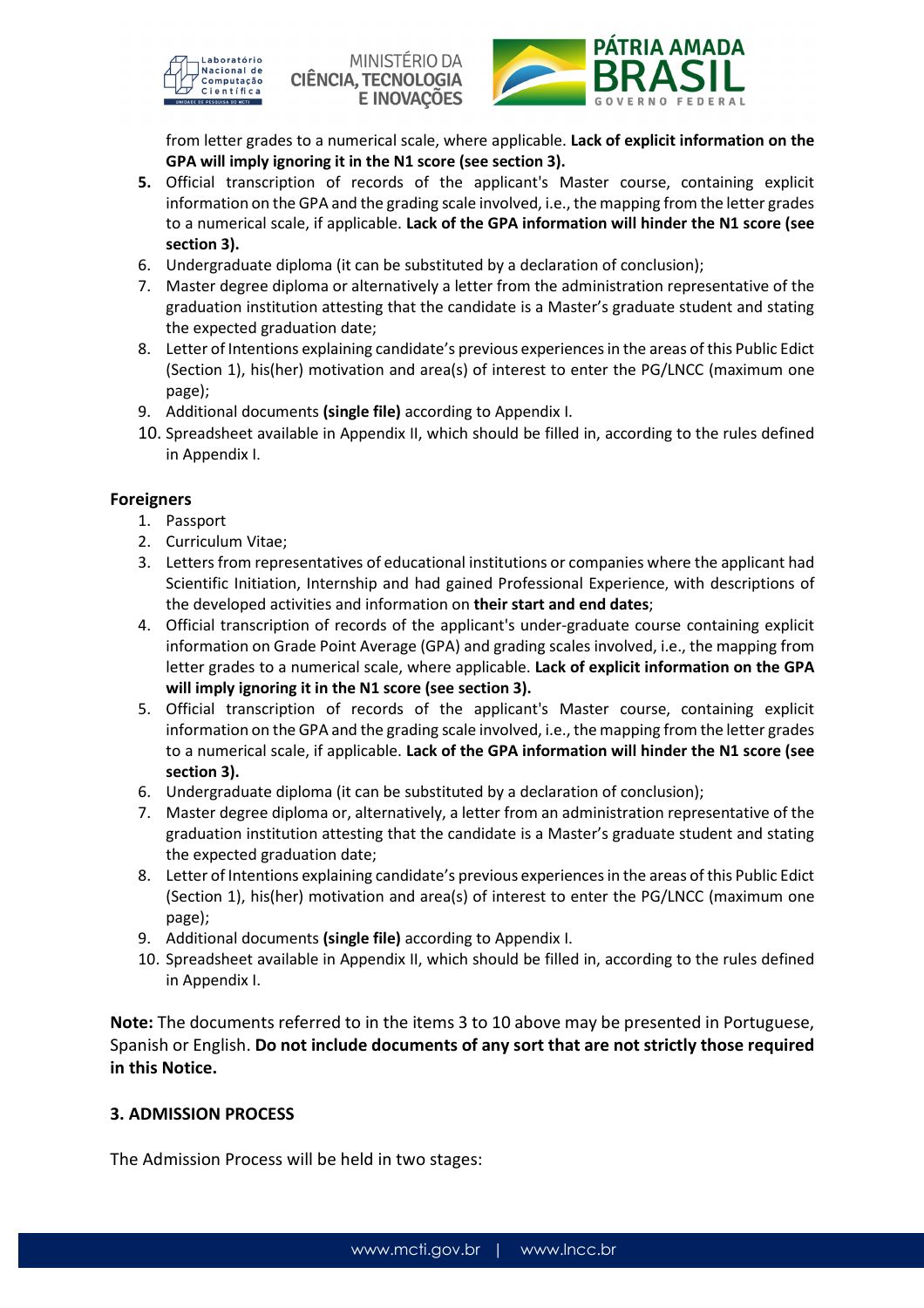

MINISTÉRIO DA **CIÊNCIA, TECNOLOGIA E INOVACÕES** 



**First Stage:** Document analysis and pre-selection of candidates based on the quantitative assessment their curricula vitae, defined by the N1 score (between 0 and 10) described in Appendix I.

**Second Stage:** Candidates pre-selected in the First Stage will be examined orally on the content of their academic transcripts; letter of intentions and other submitted documents, as well as their interests and previous experience in topics related to Computational Modeling (Mathematics, Modeling and Computation). A N2 score (between 0 and 10) will be assigned to the candidate's performance on the oral examination.

**Notes:** The oral examination may be held via videoconference, provided that the candidate requests it when applying to the admission process. The LNCC will not be responsible for providing technical resources and equipment or for operational failures that may occur during the video conferencing process.

## **4. CLASSIFICATION AND ELIMINATION CRITERIA**

#### **First Stage:**

**Classification criterion:** Candidates will be sorted in descending order of N1 Scores (see Appendix I). **Elimination criterion:** Up to 1.5V candidates will be selected to participate in the Second Stage if the candidate's N1 Score is greater or equal to 7.0, where V is the number of vancancies available in this Admission Process (see section 6).

#### **Second Stage:**

**Classification criterion:** candidates will be ranked in descending order of their Final Score NF = (4 × N1 + 6 × N2) / 10. **Elimination criterion:** Up to V candidates with Final Score (NF>=7.0) will be accepted to enroll in the PG-LNCC Doctoral Program, where V is the number of available vacancies in this admission process (see section 6).

#### **5. CALENDAR**

**Application Period**: from March 07 (8:00 a.m.\*)to April 11, 2022 (6:00 p.m.\*)\*GMT-3 **Result of First Stage**: May 11, 2022. **Second Stage**: from May 17-19, 2022. **Final Result of the Admission Process**: May 23, 2022 .

The results of each stage will be announced on the LNCC website (http://www.posgrad.lncc.br/), and the final result will also be sent to the applicant via e-mail.

#### **6. NUMBER OF VACANCIES**

Six **(6) vacancies** are offered in this Admission Process.

#### **7. ENROLLMENT IN THE PG-LNCC PROGRAM**

Accepted candidates must enroll in the PG-LNCC Doctoral Program in **June or September**, abiding by the 2022 academic calendar (available in the PG-LNCC homepage), at the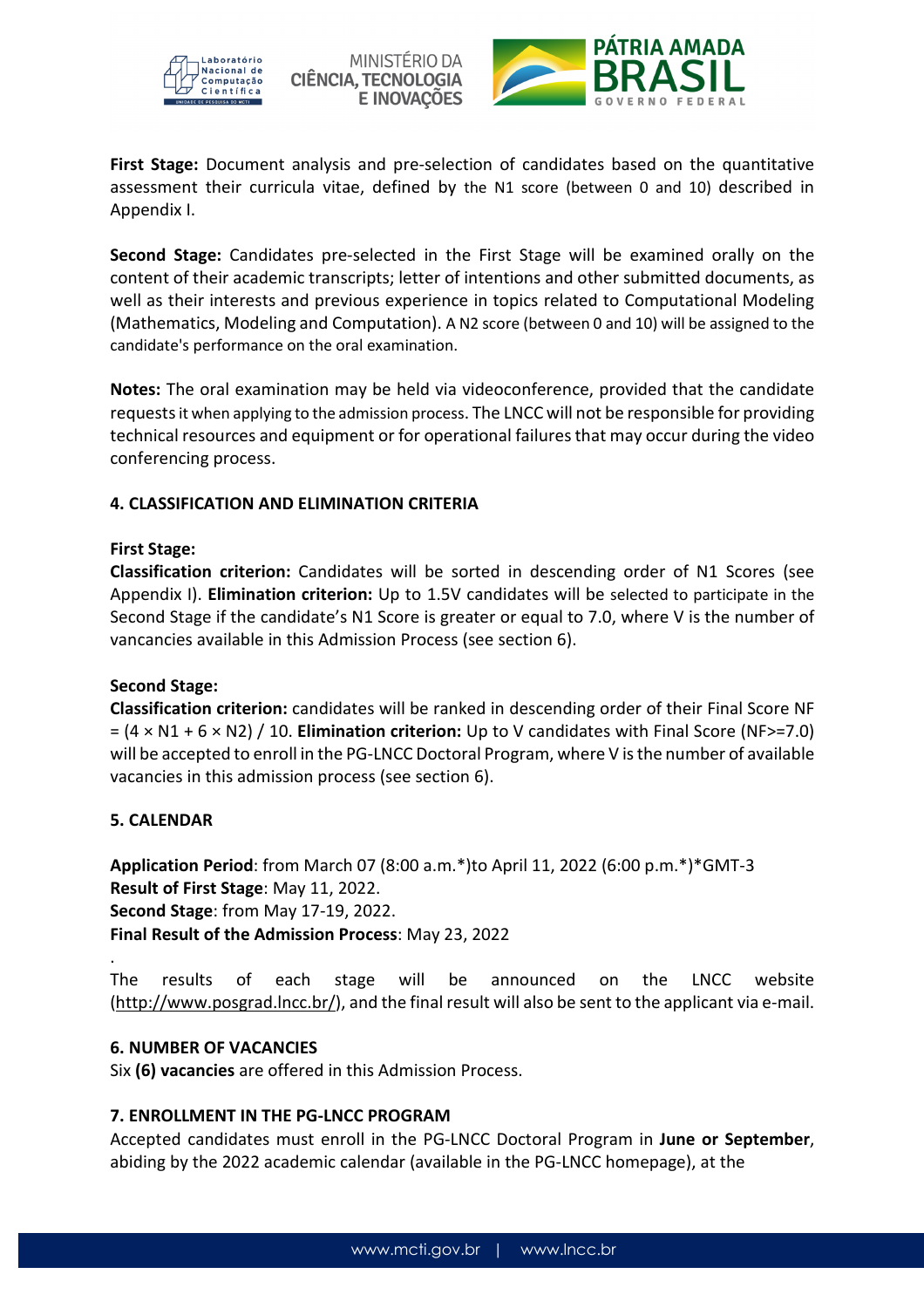





Secretariat of the Graduate LNCC program, from 09:00 am to 12:00 pm and from 1:00pm to 4:30pm.

**The enrollment approval is subject to the presentation of the following authenticated documentation: Passport, transcript(s) of records and diploma(s) or master degree certificate(s).** 

#### **8. VALIDITY OF THE ADMISSION PROCESS**

The result of this Admission Process is valid for **4 months** from the date of publication of the final result.

### **9. APPEALS**

Any appeals against the results of each stage of this Admission Process must be submitted in writing to the LNCC Coordination of Graduate Studies in Computational Modeling Program within **48 (forty-eight) hours** from the date the result of each stage is published.

#### **10. GENERAL PROVISIONS**

The information provided by the applicant will be his/her sole responsibility and any candidate may, at any time, be excluded from the Admission Process if proven that any provided document and/or information was fake or untruthful.

The cases not covered herein shall be resolved by the LNCC RESEARCH AND HUMAN RESOURCES TRAINING COUNCIL (CPFRH – Conselho de Pesquisa e Formação de Recursos Humanos).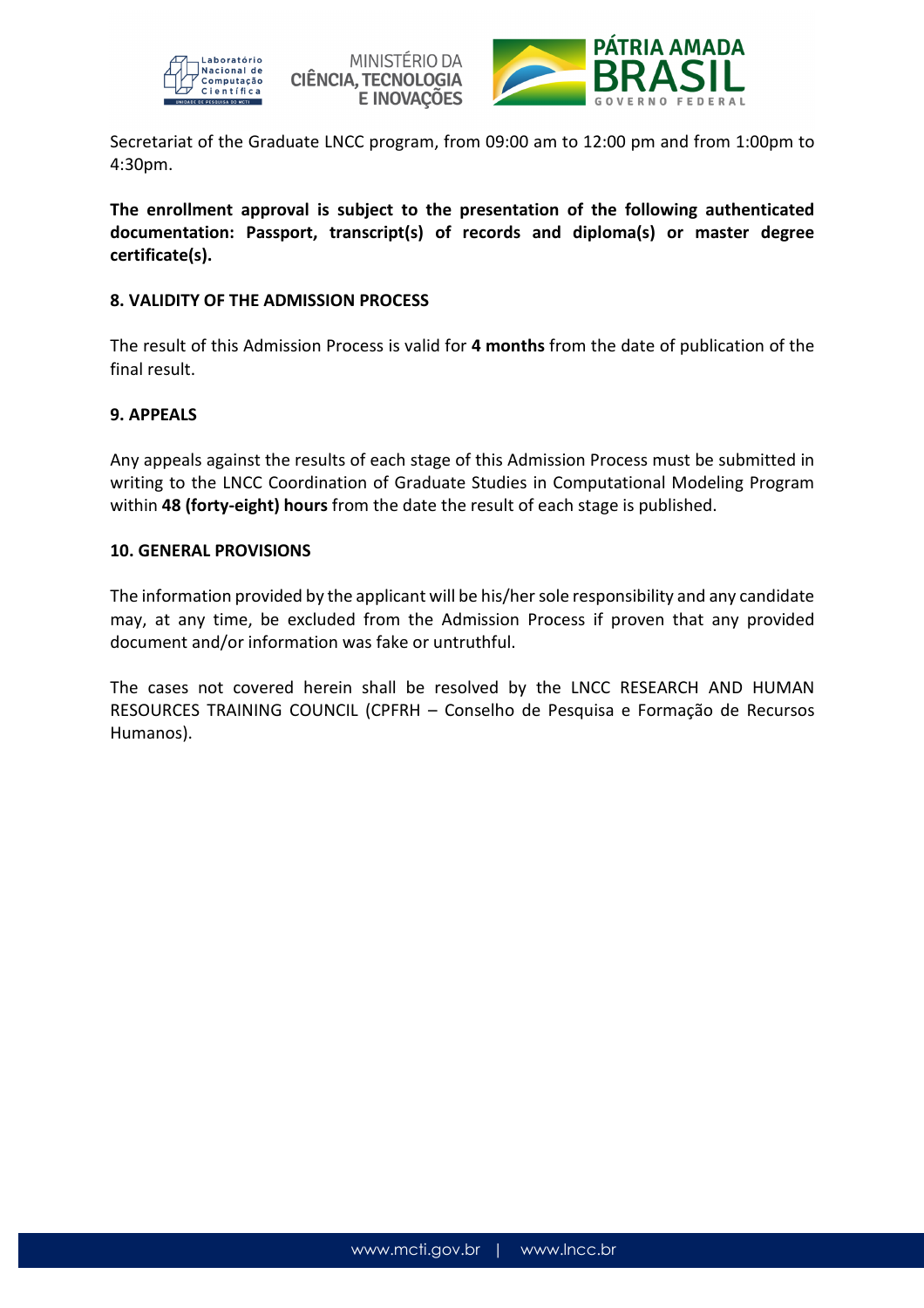

MINISTÉRIO DA **CIÊNCIA, TECNOLOGIA** E INOVAÇÕES



# **Appendix I**

| $\boldsymbol{p_0}$ | General Point Average (GPA) of the Master's course <sup>1</sup> adjusted to the range between<br>$ 0 \text{ to } 10 \text{ (decimal)} $         |  |  |
|--------------------|-------------------------------------------------------------------------------------------------------------------------------------------------|--|--|
| $p_{1}$            | Capes Concept <sup>2</sup> . Rank of the course, in the range of 3 to 7                                                                         |  |  |
| $p_2$              | General Point Average (GPA) of the undergratuation course <sup>1</sup> adjusted to the range<br>between 0 to 10 (decimal)                       |  |  |
| $\boldsymbol{p}_3$ | Ministry of Education evaluation index <sup>3</sup> for the course, in the range of 1 to 5                                                      |  |  |
| $p_{4}$            | Scientific Initiation (in years); minimum 6 months <sup>4</sup>                                                                                 |  |  |
| $p_{5}$            | Experience/internship in the training area related to the PG-LNCC (in years);                                                                   |  |  |
|                    | Minimum of 1 year and within the last 5 years <sup>5</sup> , in areas related with the PG/LNCC<br>(Section 1).                                  |  |  |
| $\boldsymbol{p_6}$ | Published full paper in an indexed journal <sup>6</sup> with editorial board and peer review                                                    |  |  |
|                    | (in number of articles in the past 5 years), in areas related with the PG/LNCC (Section                                                         |  |  |
|                    | (1).                                                                                                                                            |  |  |
| $p_7$              | Published full paper in conferences or in a non-indexed journal <sup>7</sup> with editorial board                                               |  |  |
|                    | and peer review (in number of articles in the past 5 years), in areas related with the                                                          |  |  |
|                    | PG/LNCC (Section 1).                                                                                                                            |  |  |
| $p_8$              | Published abstracts in conferences <sup>8</sup> (in number of abstracts in the past 5 years), in<br>areas related with the PG/LNCC (Section 1). |  |  |
| $p_{9}$            | Honors and academic awards <sup>9:</sup> (a) Best thesis, dissertation, paper, software in                                                      |  |  |
|                    | International or National level: value 1.0; (b) medalist in Academic Olympiads, best                                                            |  |  |
|                    | poster, paper/software in congress, best national Scientific Initiation work: 0.5; (c)                                                          |  |  |
|                    | Regional Academic Awards: 0.25 (NOTE: Maximum value for this parameter is 1.5)                                                                  |  |  |
| $p_{10}$           | Diplomas in more than one (different) undergraduate courses <sup>10</sup> , $p_{10} \in \{0, 1\}$                                               |  |  |
|                    | $1 =$ more one diploma                                                                                                                          |  |  |
|                    | $0 =$ one diploma                                                                                                                               |  |  |

The parameters  $p_4$  to  $p_9$  will be set base on the information provided in the CV of the candidate and from the supporting documentation provided*.* **According to the documents required (item 9), the candidates must describe in full in the spreadsheet provided in Appendix II the values of the required parameters.** 

**<sup>1</sup>**For candidates with multiple undergraduate and/or Master's degrees: the GPA of only one undergraduate course will be considered for  $p_2$  and the GPA of only one graduate course will be considered for p0. The candidate must decide which one to fill in in the form provided in Appendix III.

<sup>2</sup>The value 4 will be assigned if CAPES has not ranked the course. If the candidate understands that, in the absence of a CAPES concept, his/her stricto sensu master's degree should be given a higher score than the standard value defined in the previous sentence, the candidate may attach, at the time of registration, a letter (1 page) and documentation that

support his/her argument. CAS then evaluates the candidate's request, deciding the grade to be attributed to his/her master's degree course (4 to 7).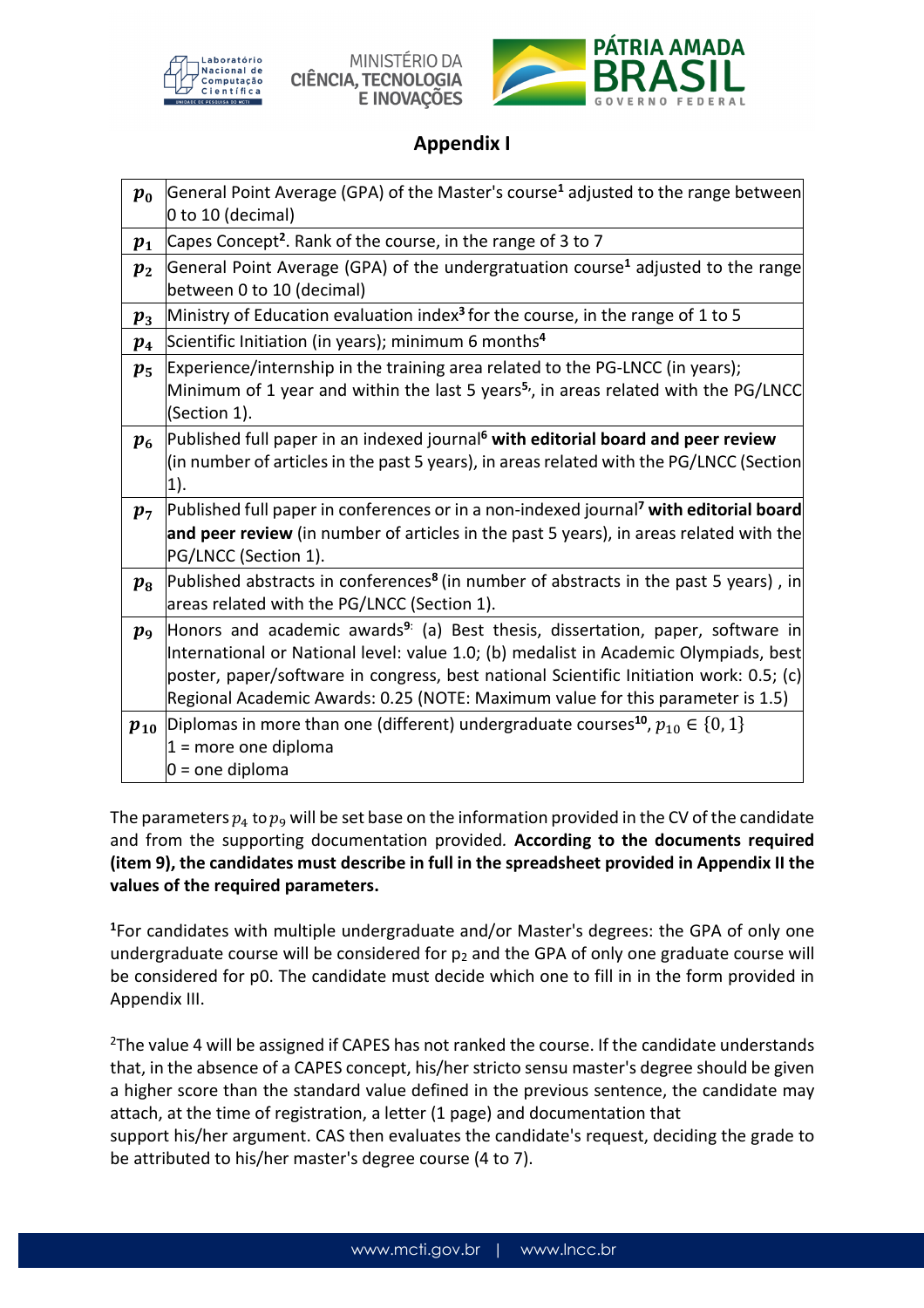





<sup>3</sup> Continuous CPC or, if inexistent that, a value equal to  $2 + d$ , where  $d = 0$  if the course nominal duration is less than 2400 hours and  $d = 1$  otherwise. If the candidate understands that, in the absence of CPC, his/her undergraduate course should be given a higher grade than the standard

value defined in the previous sentence, the candidate can attach, at the time of registration, a letter (1 page) and documentation to support his/her argument. CAS then evaluates the candidate's request, deciding the grade to be attributed to his/her undergraduation course (2 to 5).

<sup>4</sup>Append to the documentation the Statement Letter from the educational institutions where the applicant had Scientific Initiation, with the dates of start and end of each scientific initiation project. The value of  $p_4$  must be necessarily supported by formal evidence given in the Statement Letters. The Statement Letters may be written in Portuguese, English or Spanish.

<sup>5</sup>Append to the documentation Statement Letters of the institutions (or companies) where the internship was conducted or where professional experience was obtained, stating the exact period when the activities were carried out. The value of  $p_5$  must be necessarily supported by formal. The Statement Letters may be written in Portuguese, English or Spanish.

<sup>6</sup>Only full-papers published in journals indexed by Scientific Citation Index Expanded (http://ip-science.thomsonreuters.com/mjl/) will be considered. **Append to the documentation the first page of each paper, stating the month and year of publication.** 

<sup>7</sup> Only full-papers (5 or more pages) published in conferences and non-indexed journals will be considered. Append to the documentation the first page of each paper, stating the month and year of publication **in order to prove the publication of the paper in the proceedings of the event (a certificate for paper presentation does not prove the paper's publication).** 

<sup>8</sup>Append to the documentation the first page of each paper, stating the month and year of publication **in order to prove the publication of the paper in the proceedings of the event (a certificate for paper presentation does not prove the paper's publication).** 

<sup>9</sup>Append to the documentation the certificates corresponding to each award received. **Do not append certificate of participation of events, courses, etc.** 

 $10$  Distinct course (s), according to the areas identified in section 1, from that used in the calculation of parameter p2.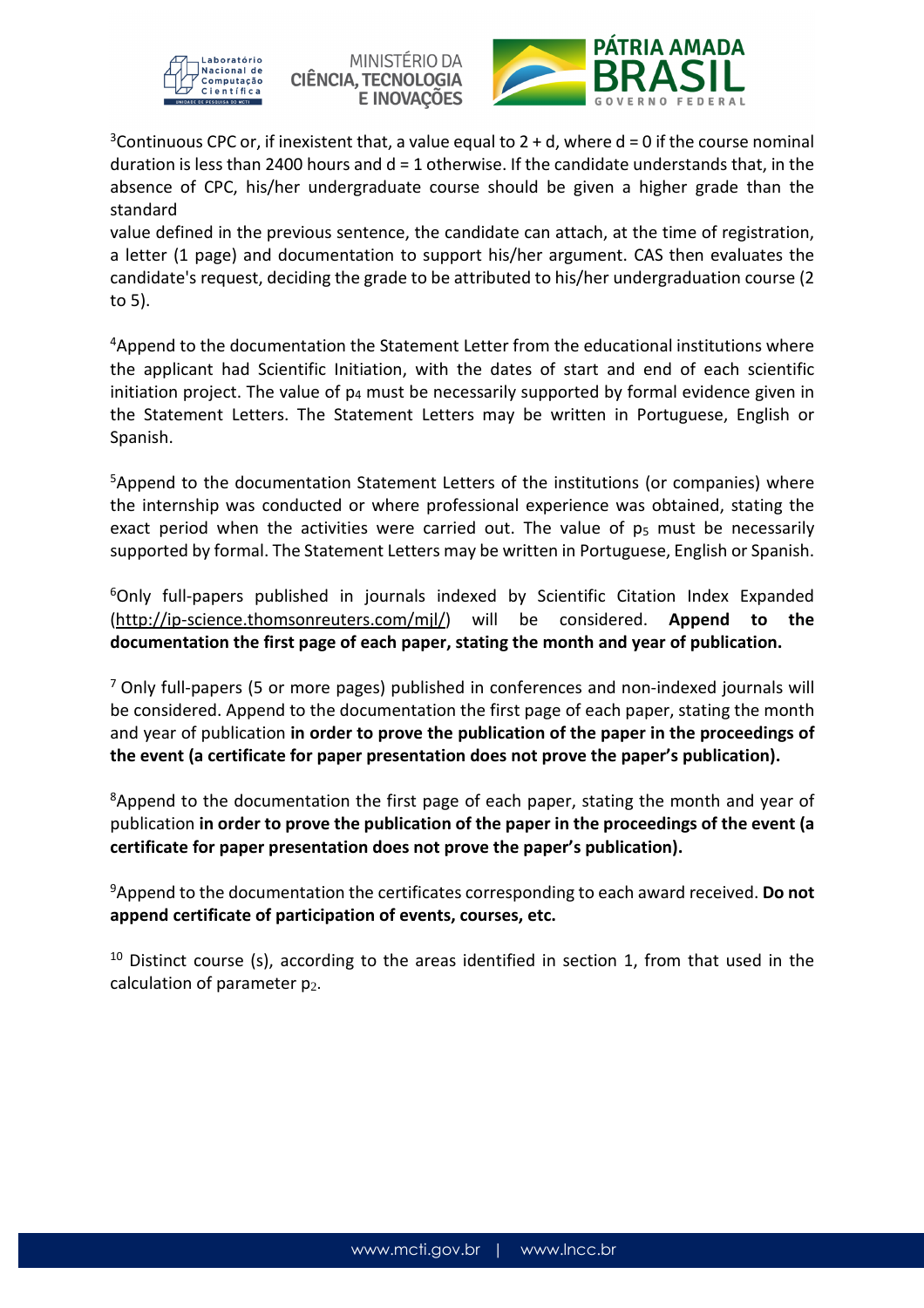





#### **N1 calculation formula**

$$
N1 = \min \{ \mathcal{J}(p_0, ..., p_{10}); 10, 0 \}
$$

$$
\mathcal{J}(p_0, ..., p_{10}) = \alpha p_0 \sqrt{\frac{100}{7}p_1} + \gamma p_2 \sqrt{20p_3} \n+ \beta \{f(p_4) + 0, 5f(p_5) + 2f(p_6) + f(p_7) + 0, 25f(p_8) + p_9 + p_{10}\}
$$

$$
f(x) = \rho \text{signal}(x) + \frac{x}{5}
$$
;  $\alpha = 0,065$ ;  $\gamma = 0,035$ ;  $\beta = 0,7$ ;  $\rho = 0,5$ ;

$$
signal(x) := \begin{cases} 1, & x > 0, \\ 0, & x = 0, \end{cases}
$$